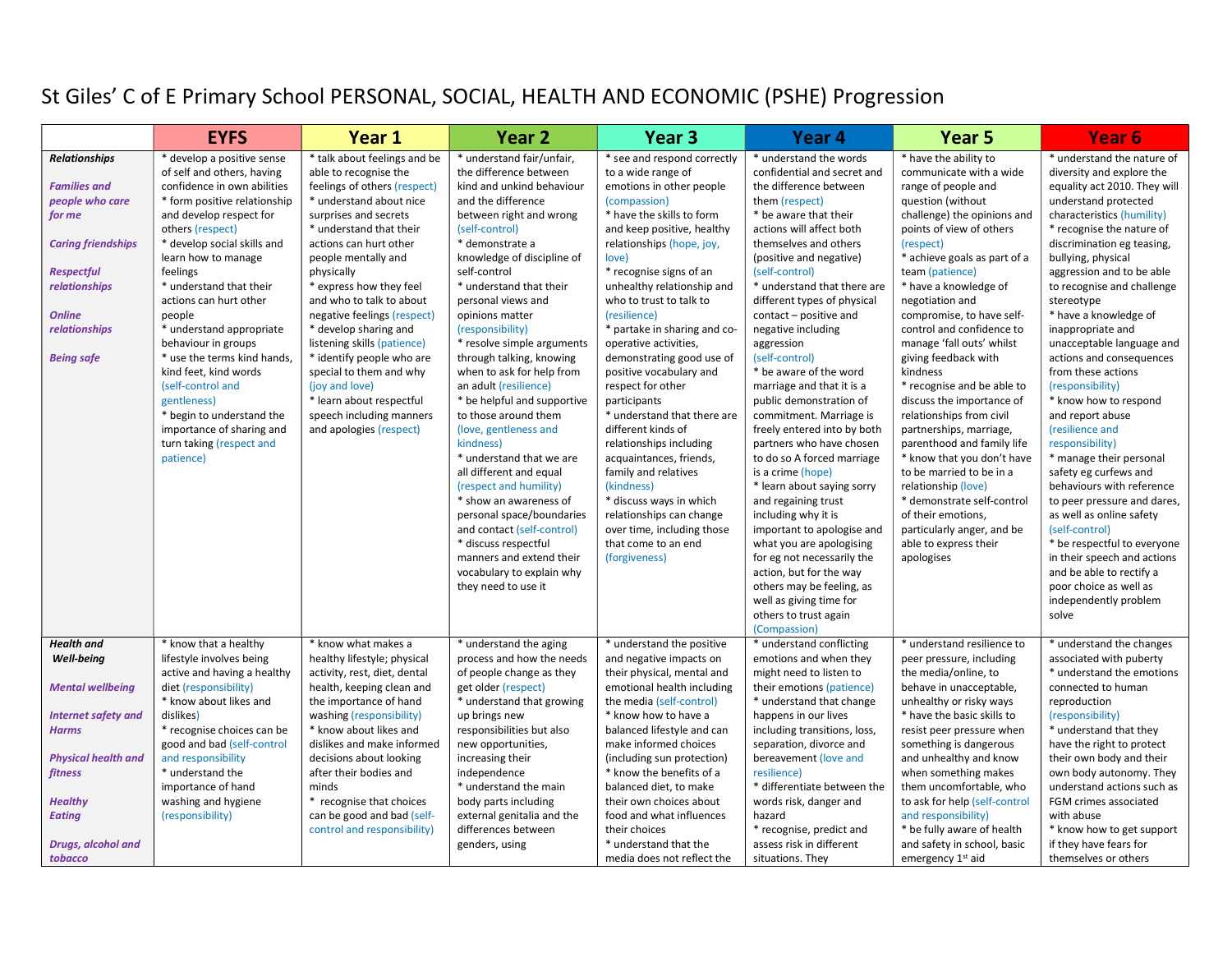|                        |                                | * celebrate their strengths    | correct terminology for          | reality of people's lives -    | understand the particular   | procedures and what to do    | * have strategies for                                |
|------------------------|--------------------------------|--------------------------------|----------------------------------|--------------------------------|-----------------------------|------------------------------|------------------------------------------------------|
| <b>Health and</b>      |                                | and set simple but             | these words                      | this can affect how people     | risk in their local         | in an emergency including    | keeping physically and                               |
| prevention             |                                | challenging goals (joy)        | * learn the dangers of           | think about themselves         | environment (River Severn)  | what is classed as an        | emotionally safe including                           |
|                        |                                | * have a wide vocabulary       | household products               | (responsibility)               | * use the knowledge to      | emergency (respect)          | road safety, bikeability, rail,                      |
| <b>Basic first aid</b> |                                | to describe their feelings to  | including medication - that      | * set goals and high           | build personal resilience   | * know what a 'habit' is     | water and fire safety and                            |
|                        |                                | others and know simple         | these can be harmful if not      | aspirations, to identify their | (responsibility)            | and what makes them hard     | online including social                              |
|                        |                                |                                |                                  |                                |                             |                              |                                                      |
| <b>Changing</b>        |                                | steps to manage their          | used correctly (resilience)      | strengths and areas of         | * understand that with age  | to change                    | media (resilience)                                   |
| adolescent body        |                                | feelings (patience and         | * understand about               | improvement and to             | and increasing              | * have a knowledge about     | * understand how to keep<br>themselves safe when out |
|                        |                                | resilience)                    | keeping safe both                | celebrate their                | independence comes          | drugs and medication,        |                                                      |
|                        |                                | * understand transition        | physically and emotionally       | achievements (patience         | increased responsibility    | including alcohol and        | alone and when                                       |
|                        |                                | and loss eg moving house,      | in their environments to         | and joy)                       | * understand the basic      | tobacco and commonly         | approached by strangers                              |
|                        |                                | losing toys, pets and          | include road, river, rail, fire, | * have a deeper                | principles of infection     | available substances and     | (responsibility)                                     |
|                        |                                | friends etc (kindness and      | cycle, ICT (responsibility)      | understanding of good and      | control                     | drugs, that some drugs are   | * know the importance of                             |
|                        |                                | gentleness)                    | * know the difference            | bad feelings and explain       | * will feel supported in    | illegal, and the laws        | protecting their personal                            |
|                        |                                | * understand the               | between a secret and a           | this range and intensity to    | transition to year 5 (hope, | associated with this (self-  | information including                                |
|                        |                                | importance of keeping          | surprise and understand          | others                         | resilience and joy)         | control)                     | passwords and addresses                              |
|                        |                                | clean                          | that an uncomfortable            | * will feel supported in       |                             | * will feel supported in     | and sharing images of                                |
|                        |                                | * know that they have a        | secret should be shared          | transition to year 4 (hope,    |                             | transition to year 6 (hope,  | themselves and others                                |
|                        |                                | responsibility for their own   | with a trusted adult (hope       | resilience and joy)            |                             | resilience and joy)          | (responsibility)                                     |
|                        |                                | health and spreading           | and responsibility)              |                                |                             |                              | * understand their                                   |
|                        |                                | infection and disease          | * recognise who is               |                                |                             |                              | responsibility for staying                           |
|                        |                                | * will feel supported in       | important and who will           |                                |                             |                              | healthy and safe and                                 |
|                        |                                | transition to year 2 (hope,    | look after them, how to          |                                |                             |                              | abiding by family rules                              |
|                        |                                | resilience and joy)            | attract the attention of         |                                |                             |                              | (respect)                                            |
|                        |                                |                                | trusted adults, their part in    |                                |                             |                              | * will feel supported in                             |
|                        |                                |                                | helping these people to          |                                |                             |                              | transition to secondary                              |
|                        |                                |                                | look after them (love and        |                                |                             |                              | school                                               |
|                        |                                |                                | respect)                         |                                |                             |                              | (hope, resilience and joy)                           |
|                        |                                |                                | * know that they have a          |                                |                             |                              |                                                      |
|                        |                                |                                | responsibility in keeping        |                                |                             |                              |                                                      |
|                        |                                |                                | themselves and others safe       |                                |                             |                              |                                                      |
|                        |                                |                                | including when to say yes,       |                                |                             |                              |                                                      |
|                        |                                |                                | no, I'll ask, and I'll tell      |                                |                             |                              |                                                      |
|                        |                                |                                | * will feel supported in         |                                |                             |                              |                                                      |
|                        |                                |                                | transition to year 3 (hope,      |                                |                             |                              |                                                      |
|                        |                                |                                | resilience and joy)              |                                |                             |                              |                                                      |
| The Wider World        | * take part in the life of the | * take part in the life of the | * understand the                 | * carry out their own          | * research, discuss and     | * understand the             | * think about people who                             |
|                        | classroom (democracy)          | classroom (democracy)          | commitment involved in           | research on current news       | debate current affairs,     | repercussions of             | live in other places and that                        |
|                        | * follow group and class       | * create and agree to          | being part of a family, the      | and media issues,              | problems and events         | behaviours such as           | people have different                                |
|                        | rules (Rule of law)            | follow group and class rules   | family of school and             | concerning health and well-    | concerning health and well- | bullying, anti-social and    | values and customs                                   |
|                        | * respect school property      | and have an understanding      | various other groups and         | being                          | being. They know how to     | discriminatory actions       | (Mutual respect)                                     |
|                        | and that of their peers        | of why the rules are in        | communities that they            | * understand why rules         | express their ideas to      | towards individuals and      | * understand about the                               |
|                        | (mutual respect)               | place (Rule of law)            | belong to (mutual respect        | and laws that protect them     | appropriate people          | communities (Rule of law     | role money plays in their                            |
|                        | * understand the purpose       | * understand all other         | and tolerance)                   | are made and enforced          | (democracy and individual   | and tolerance)               | own lives and the lives of                           |
|                        | of money                       | living things have needs       | * have a caring attitude         | (Rule of law)                  | liberty)                    | * understand that with       | others including how to                              |
|                        | * understand we are all        | and it is their responsibility | towards their local, natural     | * understand that all          | * understand that different | their growing responsibility | manage their money                                   |
|                        | unique (mutual respect)        | to meet these needs            | and built environments.          | people across the world        | rules are needed in         | they have rights and duties  | (Individual liberty)                                 |
|                        |                                | (mutual respect)               | They have an                     | have human rights Children     | different situations and    | towards home, school,        | * understand how to be a                             |
|                        |                                | * take turns and to share      | understanding of what            | have their own special         | how to take part in making  | their community and the      | critical customer (Individual                        |
|                        |                                | (mutual respect)               | enhances or is detrimental       | rights set out in the United   | and changing rules (Rule of | environment (mutual          | liberty)                                             |
|                        |                                |                                | to these environments            | Nations Declaration of the     |                             |                              |                                                      |
|                        |                                | * respect school property      |                                  |                                | law)                        | respect)                     | * be introduced to the                               |
|                        |                                | and that of their peers and    | * have the knowledge of          | Rights of the Child (all 5     | * understand that universal | * bring about change by      | concepts of interest, loan,                          |
|                        |                                | return items that have         | who works to protect our         | values)                        | rights are there to protect | looking at alternative       | debt and tax                                         |
|                        |                                | been borrowed                  |                                  |                                | everyone and take           | viewpoints, they can see     |                                                      |